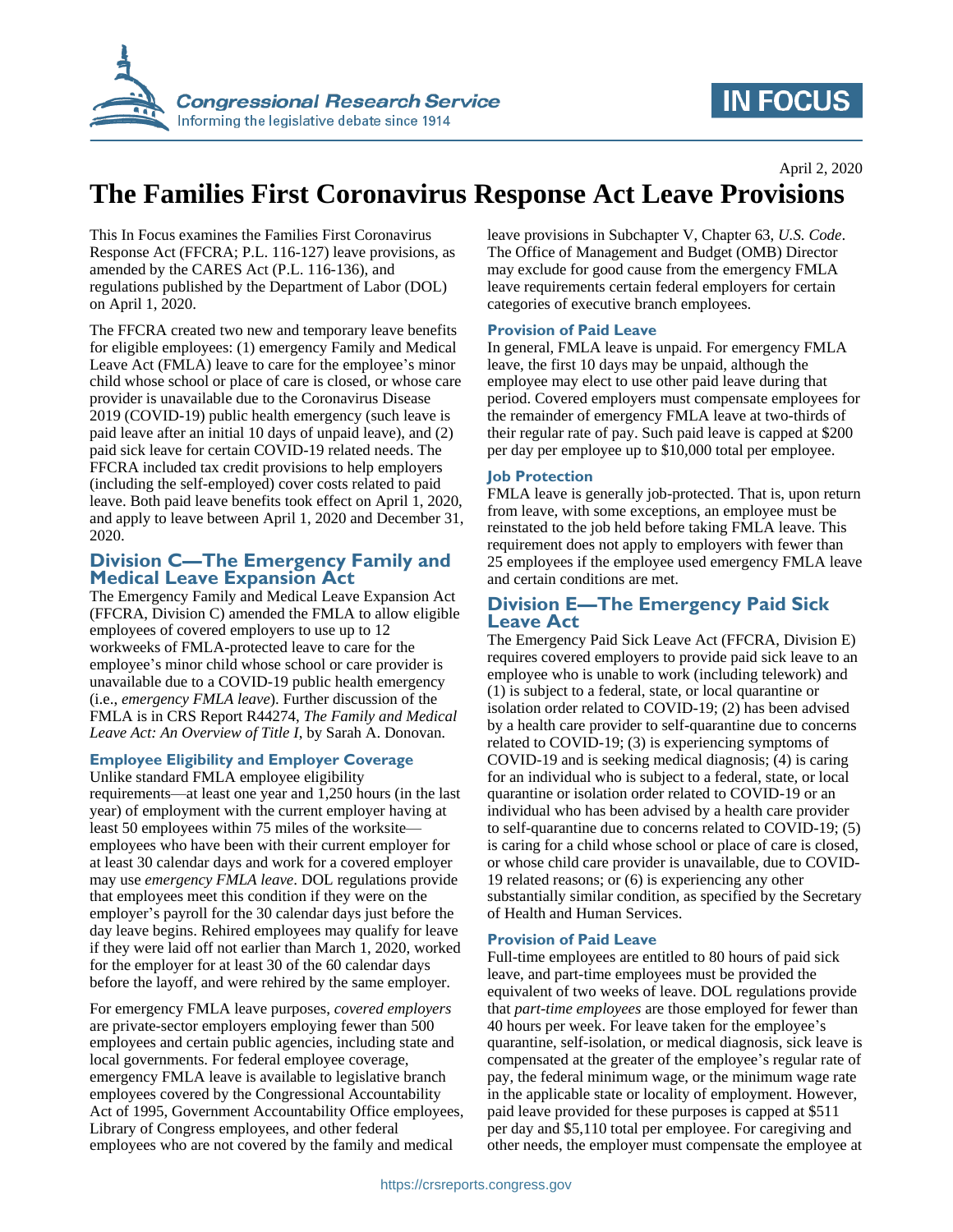two-thirds of the previously described amounts, and such paid leave is capped at \$200 per day and \$2,000 total per employee.

#### **Employee Eligibility and Employer Coverage**

Like Division C's new FMLA provisions, Division E's paid sick leave provisions apply broadly to private-sector employers with fewer than 500 employees and to publicsector employees. The OMB Director may exclude for good cause certain federal civil service employees from the paid sick leave requirements, including by exempting certain executive branch employers, the U.S. Postal Service, and the Postal Regulatory Commission. However, unlike the emergency FMLA provisions, employees of covered employers are eligible regardless of the length of their employment.

### **Small Business Exemption**

The FFCRA authorized the Secretary of Labor to exempt businesses with fewer than 50 employees from providing emergency FMLA leave or paid sick leave due to school or place of care closures or child care provider unavailability for COVID-19 related reasons if such leave "would jeopardize the viability of the business as a going concern."

DOL regulations provide that these small businesses are exempt from providing emergency FMLA leave or paid sick leave if an authorized officer of the business has determined that (1) providing leave would make the small business's expenses and financial obligations exceed available business revenues and cause the small business to cease operating at a minimal capacity; (2) the absence of the employee requesting leave would entail a substantial risk to the financial health or operational capabilities of the small business because of the employee's specialized skills, knowledge of the business, or responsibilities; or (3) there are not sufficient workers who are able, willing, and qualified, and who will be available at the time and place needed, to perform the labor or services provided by the employee on leave, and these labor or services are needed for the small business to operate at a minimal capacity. Businesses must document such determinations, but are not required to submit materials to DOL to receive the exemption.

#### **Employers of Health Care Providers and Emergency Responders**

Employers of health care providers and emergency responders may exclude such employees from emergency FMLA leave or paid sick leave provisions. In addition, the Secretary of Labor may issue regulations that exclude such groups of workers from the leave provisions.

#### **Definition of Emergency Responder**

The term *emergency responder* is not defined in the FFCRA. For purposes of the FFCRA's leave provisions, DOL regulations define the term to include "anyone necessary for the provision of transport, care, healthcare, comfort and nutrition of ... patients, or others needed for the response to COVID-19." The agency has identified law enforcement officers, correctional institution personnel, fire fighters, medical professionals and technicians, and emergency management and public works personnel as

examples of emergency responders. DOL allows the highest official of a state or territory, including the District of Columbia, to expand the term as needed.

#### **Definition of Health Care Provider**

The FMLA defines a *health care provider* to include a state-licensed doctor of medicine or osteopathy or any other person determined by the Secretary of Labor to be capable of providing health care services. DOL regulations require that health care providers must be authorized to diagnose and treat physical or mental health conditions. For purposes of excluding certain health care providers from the application of the FFCRA's leave provisions, however, DOL regulations employ a broader definition that includes, for example, anyone employed at any doctor's office.

#### **Closures and Furloughs**

Emergency FMLA leave and paid sick leave are available only for an individual who may be classified as an *employee* under Divisions C and E of the FFCRA. The FFCRA incorporates the Fair Labor Standards Act's (FLSA's) definition of "employee," which is generally limited to individuals who are "suffer[ed] or permit[ed] to work" by an employer. Applying this definition, it would appear that an individual who works for an employer that closes its worksite or implements a furlough would no longer be permitted to work, and would likely not be an "employee" under the FFCRA. Although emergency FMLA leave and paid sick leave would not be available, such an individual may be eligible for unemployment benefits. Independent contractors are generally not considered "employees" for FLSA purposes. Thus, independent contractors are not entitled to emergency FMLA leave or paid sick leave from the entity that retains them.

#### **Enforcement**

In general, enforcement of the FFCRA's emergency FMLA leave provisions will occur under Section 107 of the FMLA. This section permits employees to file civil actions against their employers for interfering with FMLA rights. However, for emergency FMLA leave, the FFCRA established a special rule for employers with fewer than 50 employees. An employee of such an employer may not file a civil claim to enforce his or her right to emergency FMLA leave. The Secretary of Labor may exercise his existing authority to seek injunctive and equitable relief for such an employee.

Enforcement of the FFCRA's paid sick leave provisions will occur in accordance with Sections 16 and 17 of the FLSA. These sections provide employees with a right to file civil actions against employers for unpaid wages, as well as the ability for the Secretary of Labor to seek injunctive relief and recover unpaid wages. Division E of the FFCRA did not establish a special rule for employers with fewer than 50 employees.

**Sarah A. Donovan**, Specialist in Labor Policy **Jon O. Shimabukuro**, Legislative Attorney